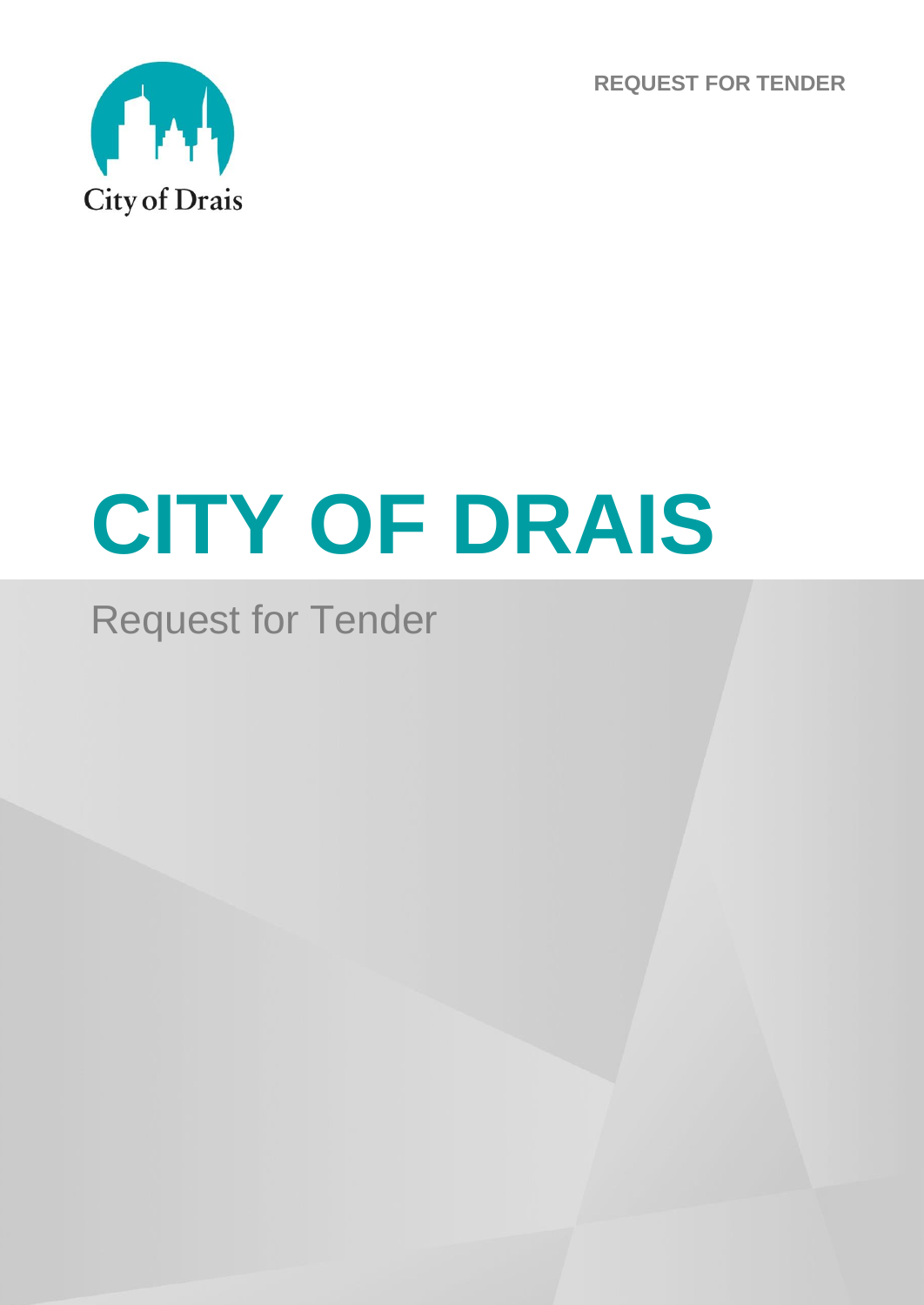#### **1 Introduction<sup>1</sup>**

- 1.1 The City of Drais (the "City") invites tenders to this request for tenders ("RFT") from organisations who have expertise in designing and implementing research projects. Specifically, the City is looking to compete in the "Future Cities" initiative and has decided to include an ambitious investment into developing its micromobility infrastructure as the flagship policy proposal of this application. To this end, it is commissioning the present research study.
- 1.2 In summary, the Services comprise: the undertaking of an evaluation study of the City's transport infrastructure with a view to assessing the available policy options to expand micromobility across all areas of Drais. This would include an analysis of how this micromobility scheme would complement Drais' existing transport infrastructure; evaluation of cases of Cities similar to Drais that have successfully implemented micromobility schemes that improve social integration; recommendation of potential changes in roadways and cycleways that the city would have to implement; and the overall potential impact of the micromobility scheme.
- 1.3 The City will evaluate all responses that it receives by the Tender Deadline (30 March 2020) and will negotiate a contract with the most qualified and experienced respondent.
- 1.4 This public procurement competition will be conducted in accordance with the open procedure under the Award of Public Authority Contracts Act 2016. Any contract that may result from this public procurement competition will be issued for a term of five months from July 2020 to November 2020.
- 1.5 The City reserves the right to extend the Term for a period or periods of up to one month with a maximum of three such extensions on the same terms and conditions, subject to obligations under the relevant legal provisions.

-

1.6 The City estimates that the expenditure on the Services to be covered by the proposed Services Contract may amount to some \$300,000 over the Term and any possible extensions. Please understand that this figure is an estimate only based on current and future expected usage.

#### **2 Award Criteria**

2.1 The contract will be award on the basis of the most economically advantageous tender(s) as identified in accordance with the following criteria

The following considerations will be made under each heading:

| <b>Award Criteria</b>                                                                           | Maximum<br><b>Marks</b><br><b>Available</b> | <b>Weighting</b> |
|-------------------------------------------------------------------------------------------------|---------------------------------------------|------------------|
| 1. Quality and<br>feasibility of the<br>research design                                         | 500                                         | 50%              |
| 2. Cost of tender                                                                               | 200                                         | <b>20%</b>       |
| 3. Quality and<br>reliability of project<br>delivery plan                                       | 200                                         | <b>20%</b>       |
| 4. Previous<br>experience<br>of proposed team<br>members in<br>delivery of research<br>projects | 100                                         | 10%              |

#### **1. Quality and feasibility of the research design**

- a. Quality of the proposal and understanding of fit for undertaking and delivering the tasks as set out in Annex 1.
- b. Demonstrated understanding of the goals of the project including requirements set out in Annex 1.
- c. Schedule and proposal of programme of works.

*accessed 7 Aug 2020)*

*<sup>1</sup> This is a modified and shortened version of a real request for tender of 18/09/2019 by the Irish Government, Department for Transport, reference ServicesRFT100519 ; shorturl.at/gEGQT (last*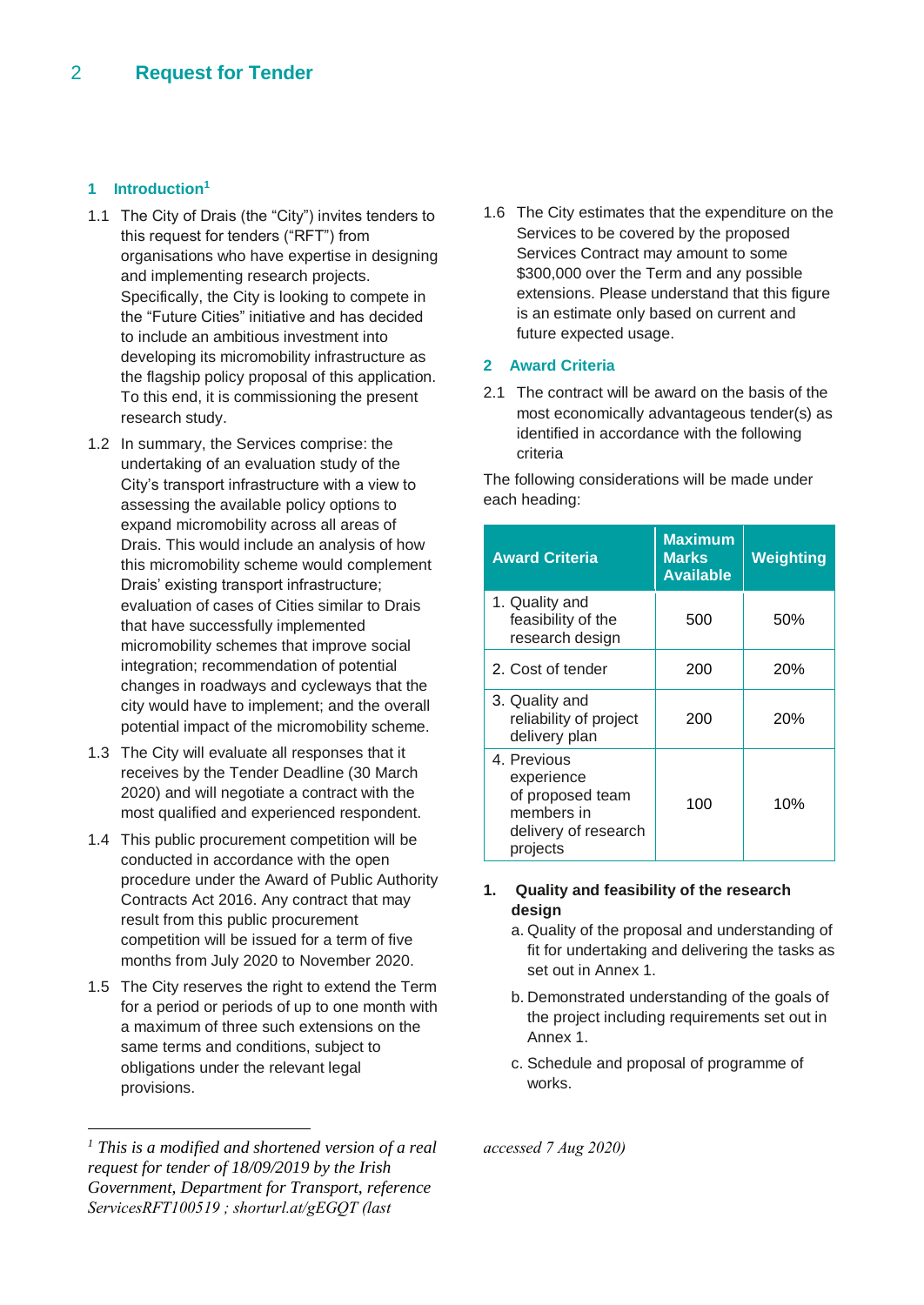## **2. Cost of tender**

a. Total cost of services to be provided.

## **3. Quality and reliability of project delivery plan**

- a. A detailed breakdown of the time allocation and balance of the resources committed to the contract. Respondents should be the main contact person with overall responsibility for the programme and directly accountable to the client.
- b. Proposals for managing project relationships.

## **4. Previous experience of proposed team members in the delivery of research projects.**

Quality of the proposed team and its lead including management structure and resources applied; supported by comprehensive CVs for all team members.

# **3 Instructions to Tenderers**

The Contracting Authority reserves the right at any time before the Tender Deadline, to update or amend the information contained in this document and/or to extend the Tender Deadline. Participating Tenderers will be informed of any such amendment or extension through the eTenders website.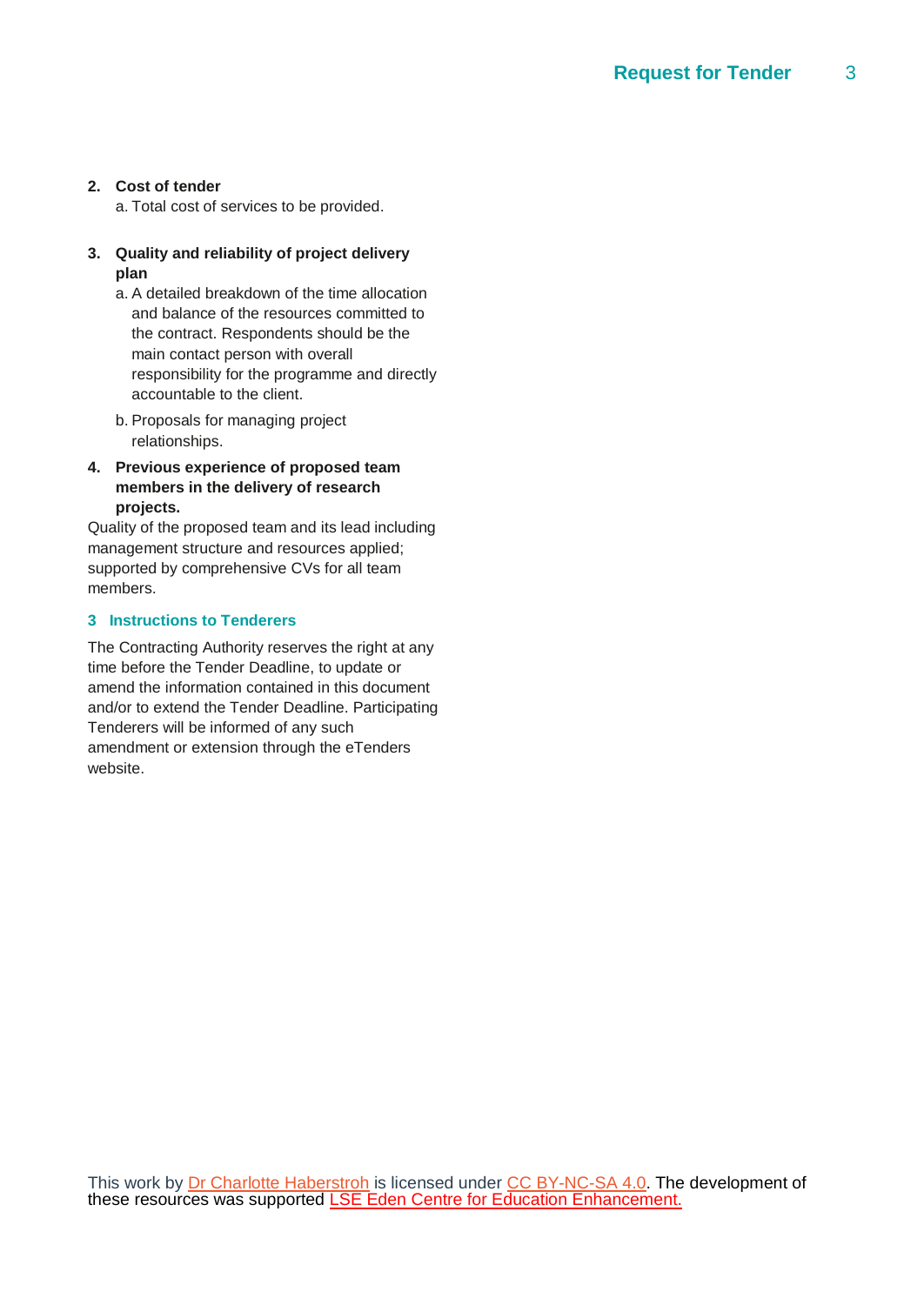#### **Annex 1**

#### **Scope of Services to be Delivered by the Successful Tenderer**

#### **1. Nature of Services to be Delivered**

The purpose of this body of work is carry out the research outlined above and to provide the Contracting Authority with a report outlining the results of research undertaken and recommendations for future policy. It is likely that the study will involve, but will not be limited to, the actions outlined below:

#### **A) Review and analyse the strengths and weaknesses of the current micromobility supply in the City of Drais**

Existing data and information will be made available to the winning Tenderer from key stakeholders.

#### **B) Review national and international experience and best practice on measures facilitating the growth and regulation of micromobility markets**

There is a lot to be learned from national and international practice in this area. It is not the intention of this study to duplicate work already undertaken, and, accordingly, it is important to look to experience elsewhere to consider how such demand drivers were managed in cities around the world. The successful Tenderer will prepare a literature review, including case studies, of national and international examples of relevant measures, particularly in cities of comparable profiles, and their success, or otherwise.

#### **C) Measure review and analysis**

The successful Tenderer will conduct an analysis of various existing and potential measures in the context of the City of Drais, assess their expected impacts, and evaluate their suitability. This analysis should take into account demand projections in each city, accounting for likely changes in population, demographics and technologies, among other variable factors. The successful Tenderers should also review the international research undertaken to identify any

successful management measures that would be applicable in the context of our City.

#### **D) Recommend the most appropriate responses for the City of Drais**

It is envisaged that the successful Tenderer will then recommend the most suitable measures for implementation our City, managing the key demand drivers and concerns identified. The policy, legislative and economic implications of implementing such measures should also be identified, including such considerations as, for example, the socio-economic impact of certain measures. The successful Tenderer will prepare a roadmap for the implementation of any identified measures, which would include recommendations for how these Strategies may be amended to reflect the outcomes of this study.

#### **2. Final Report**

The successful Tenderer will be required to provide a final report detailing the process and outcome(s) of the domestic and international research undertaken and containing recommendations informed by this research.

The report will include (but is not limited to) the following items:

- $\checkmark$  Background and context for project
- $\checkmark$  Domestic and international research on the topics outlined
- $\checkmark$  Detailed methodology
- $\checkmark$  Literature Review
- $\checkmark$  Critical analysis
- $\checkmark$  Conclusions and Recommendations
- $\checkmark$  Implementation Pathways
- $\checkmark$  Potential Impact of Recommendations

Based on the research undertaken, the recommendations must indicate the best option(s) for the City of Drais. It is important that the Contracting Authority can be confident that the research undertaken by the successful Tenderer and any subsequent recommendation(s) are verifiable, impartial and fair. The report should therefore be considered of equal weighting to the